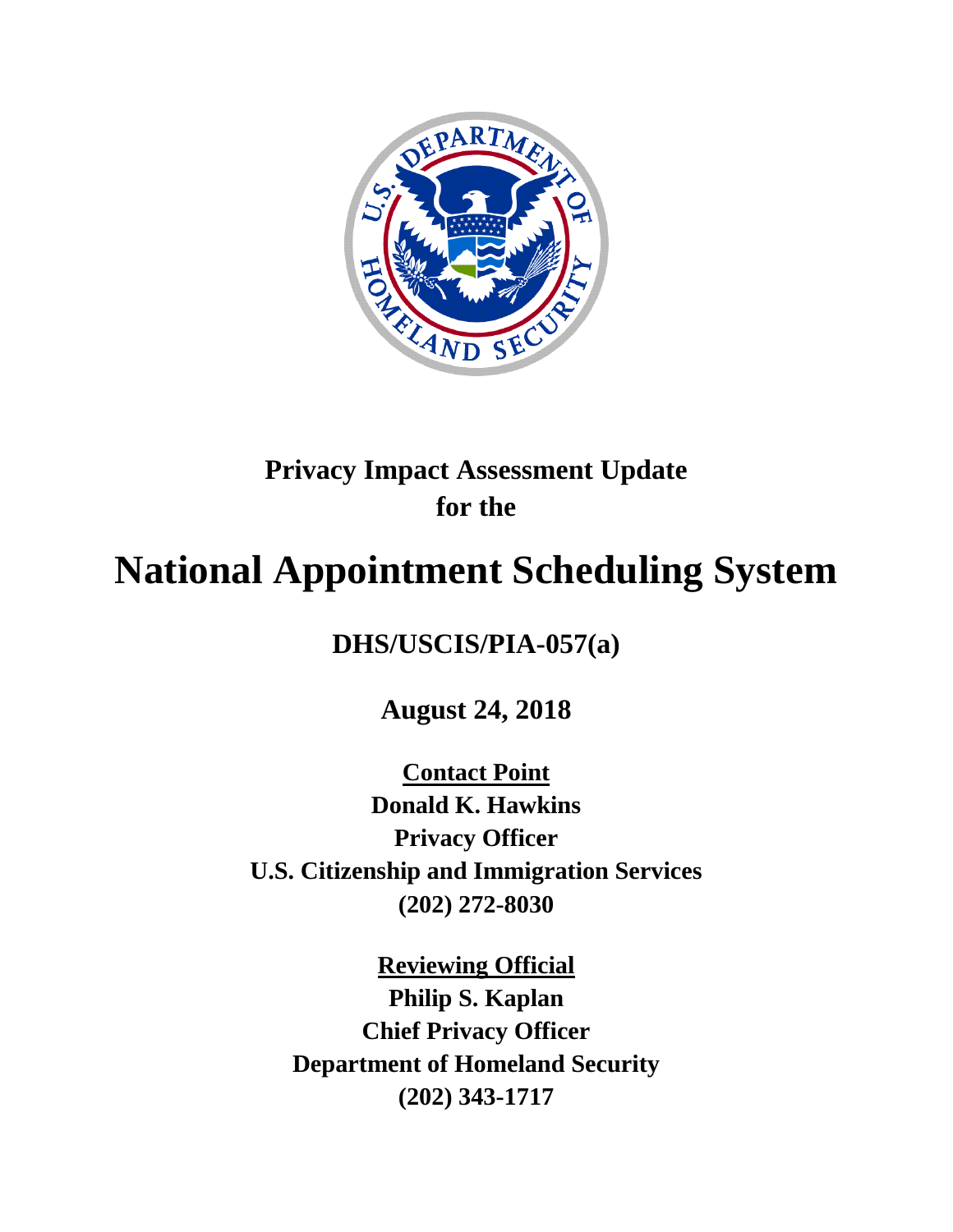

## **Abstract**

The U.S. Citizenship and Immigration Services (USCIS) uses the National Appointment Scheduling System (NASS), a cloud-operated system, to schedule appointments for biometric collections at Application Support Centers (ASCs). The Canada Appointment Scheduler was created to allow individuals seeking an immigration benefit with Canada to schedule a biometrics collection appointment at an ASC. This Privacy Impact Assessment (PIA) is being updated to account for the collection, use, maintenance, and dissemination of personally identifiable information (PII) from individuals who are seeking a Canadian immigration benefit and who schedule a biometric collection appointment at an ASC.

## **Overview**

USCIS offers a fee-based service to international partners to collect biometric and limited biographic information from individuals who are filing immigration-related benefit applications with partner countries and who are physically present in the United States. Section 573 of the Foreign Assistance Act of 1961 (FAA) authorizes U.S. agencies to furnish services to foreign countries, at the President's discretion, in furtherance of their anti-terrorism efforts. USCIS provides this service to certain partner countries for a fee agreed upon by each country and set forth in a Memorandum of Understanding (MOU).

In 2012, legacy Citizenship and Immigration Services Canada (CIC) (now Immigration, Refugees and Citizenship Canada (IRCC)) and USCIS signed an MOU allowing for USCIS to capture biometric and biographic data on behalf of the Canadian Government to determine whether visa applicants for entry to Canada are eligible to obtain visas or other travel documents according to applicable Canadian laws. USCIS used its nationwide network of ASCs to support this biometric collection for Canada, accepting individuals on a walk-in basis. In 2018, Canada expanded the scope of biometrics collection to include applicants for legal permanent residency and updated its MOU with USCIS to account for this new population. Due to the population expansion, Canada anticipates a significant volume increase in individuals using ASC facilities.

## **Reason for the PIA Update**

Following the delegation of authority under Section 573 of the FAA, USCIS captures biometrics on behalf of Canada from individuals who are seeking Canadian immigration benefits and who are physically located in the U.S. The Canada Appointment Scheduler was created to allow these individuals to schedule a biometrics collection appointment at an ASC. USCIS created a front-end interface to allow individuals seeking immigration benefits with Canada to schedule a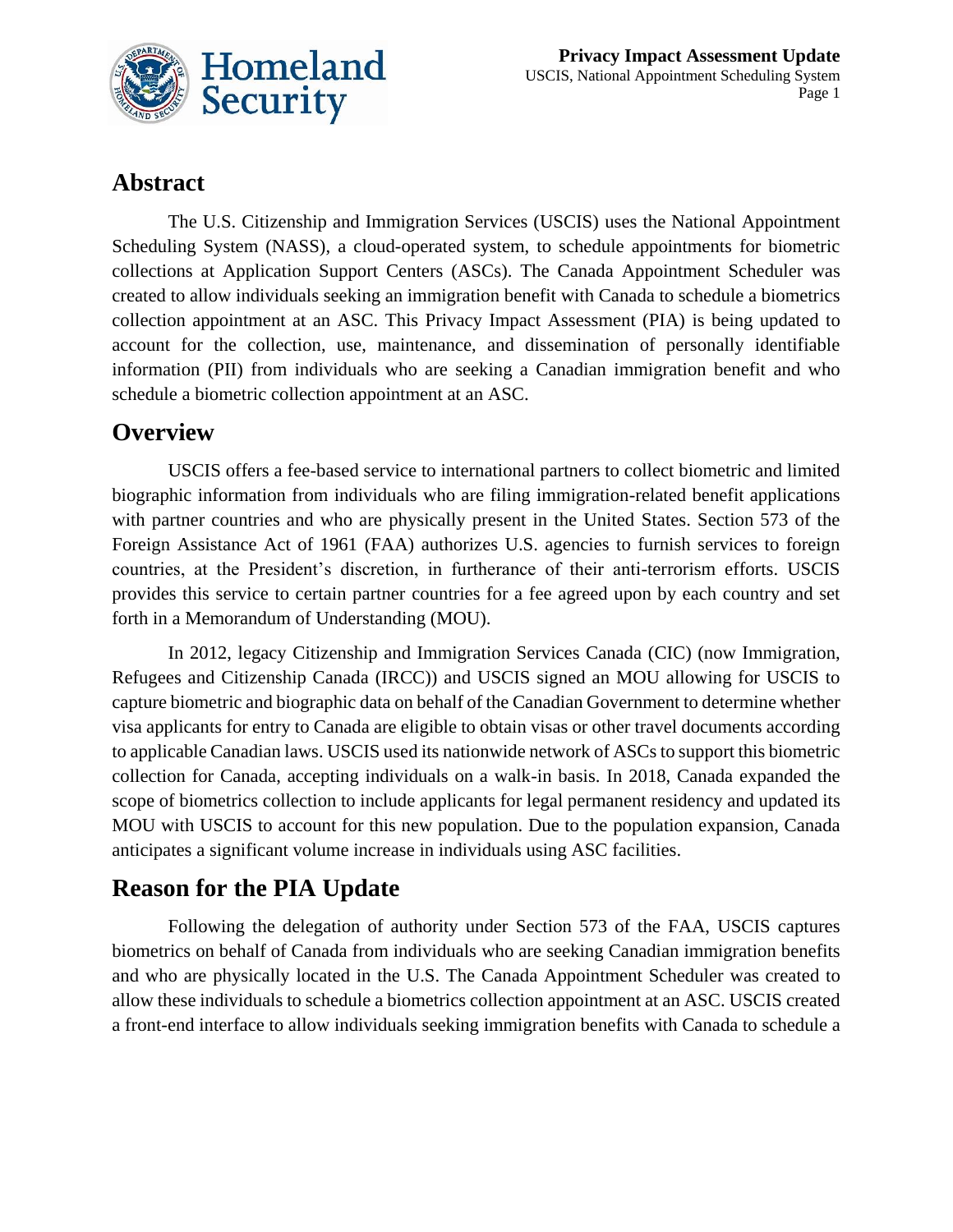

biometrics appointment at an ASC.<sup>1</sup> This PIA is being updated to account for the scheduling of biometrics appointments for Canadian applicants at an ASC through the Appointment Scheduler.<sup>2</sup> The purpose of this PIA is to discuss the privacy risks associated with the collection, use, maintenance, and dissemination of PII as part of the NASS-Canada appointment scheduling system enhancement.

Certain individuals seeking an immigration benefit with IRCC are required to provide biometrics for identity verification, as well as fraud detection, security, and health and safety purposes. These individuals must provide their biometrics at an official biometric collection service location within Canada or the United States. Individuals located in the U.S. are authorized to visit an ASC for an appointment where their biometric and limited biographic data can be collected on behalf of Canada. Previously, individuals were processed at ASCs on a walk-in basis. As part of the NASS-Canada appointment scheduling system enhancement, individuals are required to schedule an appointment using Appointment Scheduler in advance.

Canada provides individuals residing in the U.S. and subject to the biometric requirement with notice detailing the requirement and instructions for scheduling a biometric appointment at an ASC. Prior to scheduling an appointment, individuals are issued an IRCC number when they apply for an immigration benefit through IRCC. The IRCC number is a unique personal identifier issued and used by the Canadian government, but is not tied to any personal information in any USCIS system. Once the individual receives the IRCC number from the IRCC, the individual may proceed to Appointment Scheduler by accessing the Appointment Scheduler link shared by IRCC.

To schedule an appointment, individuals are required to enter their IRCC number. Appointment Scheduler provides a Privacy Notice describing why USCIS is collecting personal information from individuals seeking Canadian immigration benefits prior to the collection of any information. Individuals have the right to decline to provide information, but it will prevent them from successfully scheduling a biometric appointment. While USCIS collects the IRCC number, it does not use the IRCC number to identify the individual or associate the number to any Canadian or USCIS records. USCIS collects and uses the IRCC number to assist with reserving an appointment slot and preventing duplicate appointments at an ASC.

The individual is also required to enter his or her zip code or state. Appointment Scheduler uses this information to locate the closest ASC and interfaces with NASS, a cloud-operated system, to retrieve appointment availability at the designated ASC location. Appointment Scheduler displays appointment availability for the individual to select a convenient date and time at the

 $\overline{a}$ 

[https://www.dhs.gov/sites/default/files/publications/privacy-pia-uscis-css-december2017.pdf.](https://www.dhs.gov/sites/default/files/publications/privacy-pia-uscis-css-december2017.pdf)

<sup>1</sup> *See* DHS/USCIS/PIA-046 Customer Scheduling and Services, *available at*

<sup>&</sup>lt;sup>2</sup> This service is being offered to enable USCIS to manage its ASC appointments that are applied to the services provided to our foreign partners. This service is not intended to and cannot be used for USCIS required biometric appointments.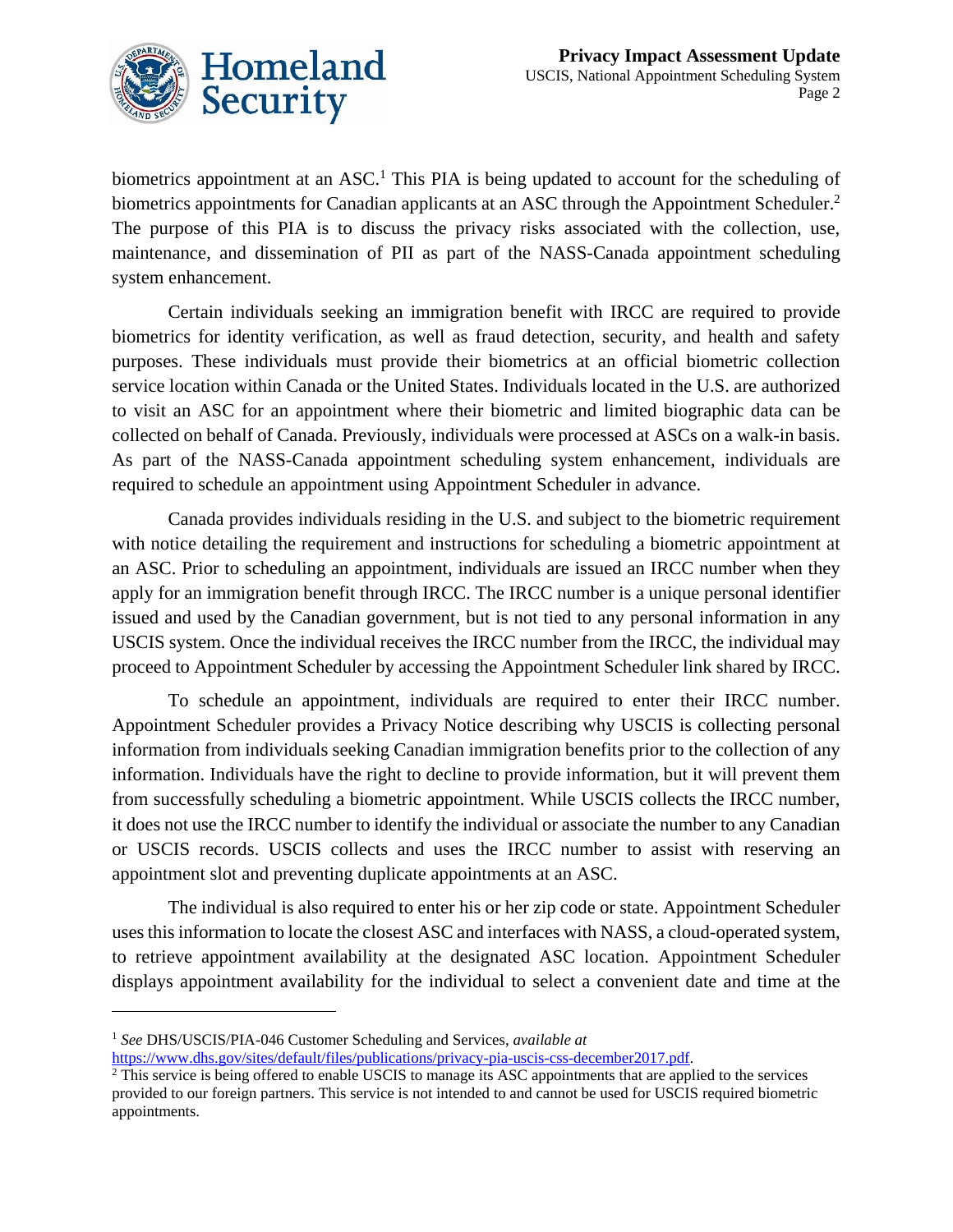

designated ASC location. No other information is collected from the individual to schedule a biometric collection appointment.

Appointment Scheduler provides the individual with an opportunity to review and confirm the entered information and appointment slot. After the individual confirms the appointment, Appointment Scheduler automatically generates and displays an electronic appointment confirmation receipt for the individual to print. The appointment receipt contains the IRCC number, ASC address, and appointment time and date. Individuals are instructed to bring a print out of the appointment confirmation receipt to their appointment. Once an individual successfully schedules an appointment, the individual's scheduled appointment, including the IRCC number, is sent to NASS for management purposes and that appointment slot is no longer available to anyone else.

Individuals may also cancel or reschedule their appointments through Appointment Scheduler by selecting the 'manage an appointment' option. Individuals are then prompted to enter their Canadian-issued IRCC number to retrieve the confirmed appointment. Without the IRCC number, the individual is not able to cancel or reschedule their appointment. The individual then follows the step-by-step instructions to complete the appointment cancellation or rescheduling process

Upon arrival at an ASC, the individual checks in for an appointment at a designated reception counter. The individual presents the printed Appointment Scheduler confirmation appointment receipt, IRCC-issued Biometrics Instruction letter,<sup>3</sup> and a government-issued travel document to the Reception Desk Officer operating the counter. The Reception Desk Officer verifies the appointment in NASS and ensures the documents supplied by the individual match. Biometrics and limited biographic data are then collected from the individual and transmitted to IRCC as described in DHS/USCIS/PIA-048 USCIS International Biometric Processing Services. 4

## **Privacy Impact Analysis**

 $\overline{a}$ 

#### **Authorities and Other Requirements**

Section 573 of the Foreign Assistance Act of 1961 provides USCIS with the authority to conduct this fee-based service on behalf of partner countries in furtherance of their anti-terrorism efforts.

USCIS is only collecting the IRCC number through Appointment Scheduler to schedule and reserve an appointment, and is not linking the IRCC number to an individual's record in any

<sup>&</sup>lt;sup>3</sup> Individuals who have applied online or by mail for a Canadian immigration benefit and who are required to enroll biometrics receive a Biometrics Instruction letter.

<sup>4</sup> *See* DHS/USCIS/PIA-048 International Biometric Processing Services, *available at*  [https://www.dhs.gov/publication/dhsuscispia-048-uscis-international-visa-project.](https://www.dhs.gov/publication/dhsuscispia-048-uscis-international-visa-project)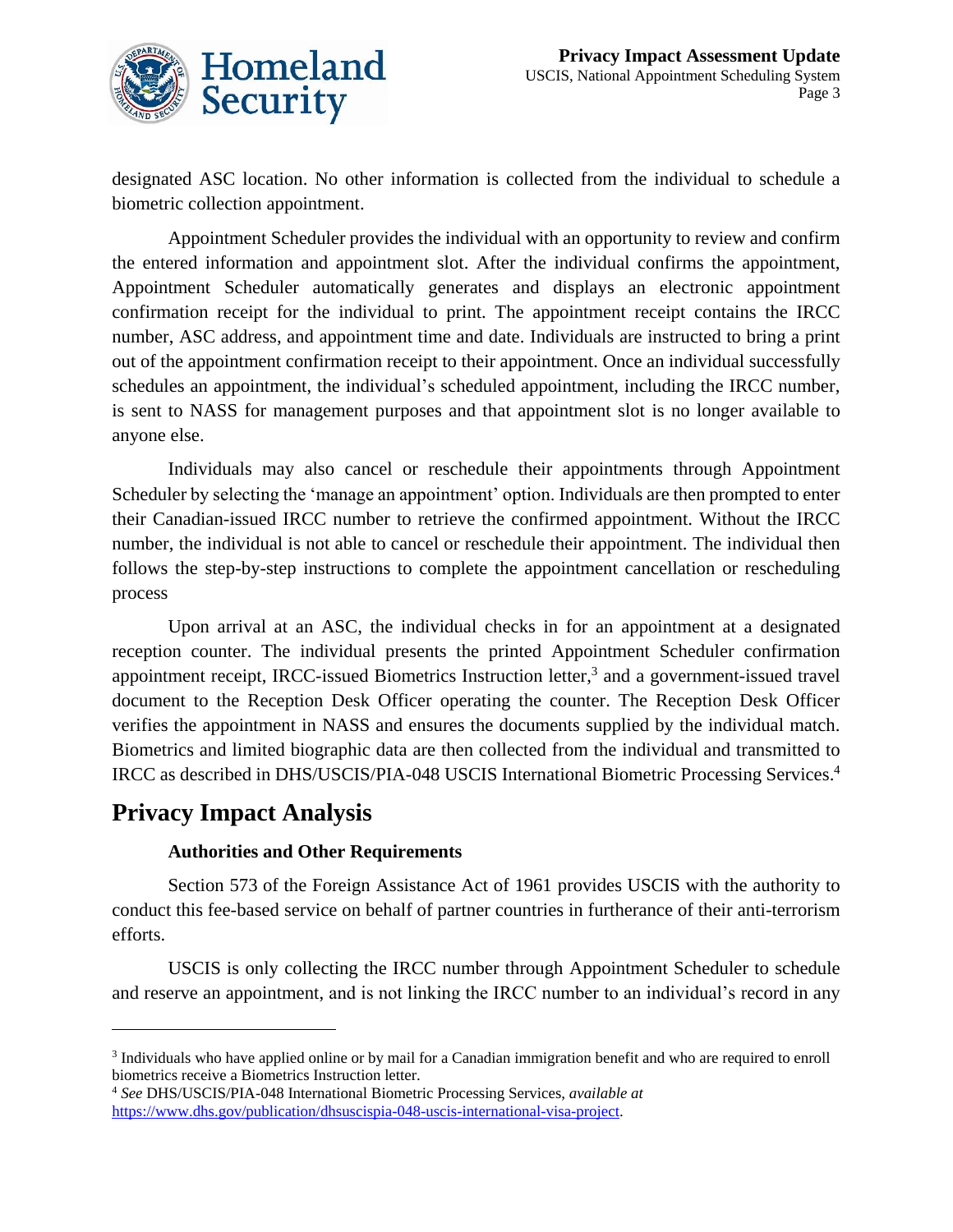

Canadian or USCIS system. Since no personal data for these applicants is maintained by USCIS, USCIS cannot retrieve any PII data using the provided IRCC number, a unique personal identifier. Therefore, no SORN is required to cover this collection because the data is not linked to an individual and is not retrievable by unique identifier.

NASS was issued an authority to operate on April 10, 2014. NASS is part of the Ongoing Authorization (OA) program, for which the security posture is continuously monitored and tested. The NASS Security Plan was last updated on April 10, 2017, and is in the process of being updated to include Appointment Scheduler.

USCIS plans to retain the IRCC number within NASS and associated scheduling data for 120 days for billing and reporting purposes. USCIS also retains audit logs of the transactions within NASS. NASS maintains these logs online for 180 days and then offsite for seven years. This is the standard retention period specified by DHS Security Authorization policy for system audit data; therefore, no NARA retention schedule exists.

USCIS collects scheduling data on behalf of Canada. Therefore, the information collected through Appointment Scheduler is not subject to the Paperwork Reduction Act.

#### **Characterization of the Information**

Appointment Scheduler collects the Canadian-issued IRCC number, zip code, and appointment date and time directly from the individual to schedule an appointment at an ASC. Appointment scheduling information is then transferred to and stored in NASS. At the scheduled appointment, USCIS collects biometrics and limited biographic data from the individual and transmits the data to IRCC as described in DHS/USCIS/PIA-048 USCIS International Biometric Processing Services.

**Privacy Risk**: There is a risk of data inaccuracy.

**Mitigation**: USCIS mitigates the risk of maintaining inaccurate data by collecting information directly from the individual and by verifying information at the time of the appointment. USCIS relies on the individual to provide accurate information. There are no mechanisms in place at the time of the appointment scheduling process to verify that the IRCC number was issued to the individual by IRCC. USCIS configured Appointment Scheduler to accept a 13-digit numeric value as the IRCC number. However, when an individual makes an ASC appointment, the applicant is asked to bring their appointment confirmation receipt, IRCC-issued Biometrics Instruction letter, and a government-issued travel document to verify the legitimacy of the biometric appointment. At the ASC, the appointment in NASS is matched to the IRCC number shown on the IRCC-issued Biometrics Instruction letter.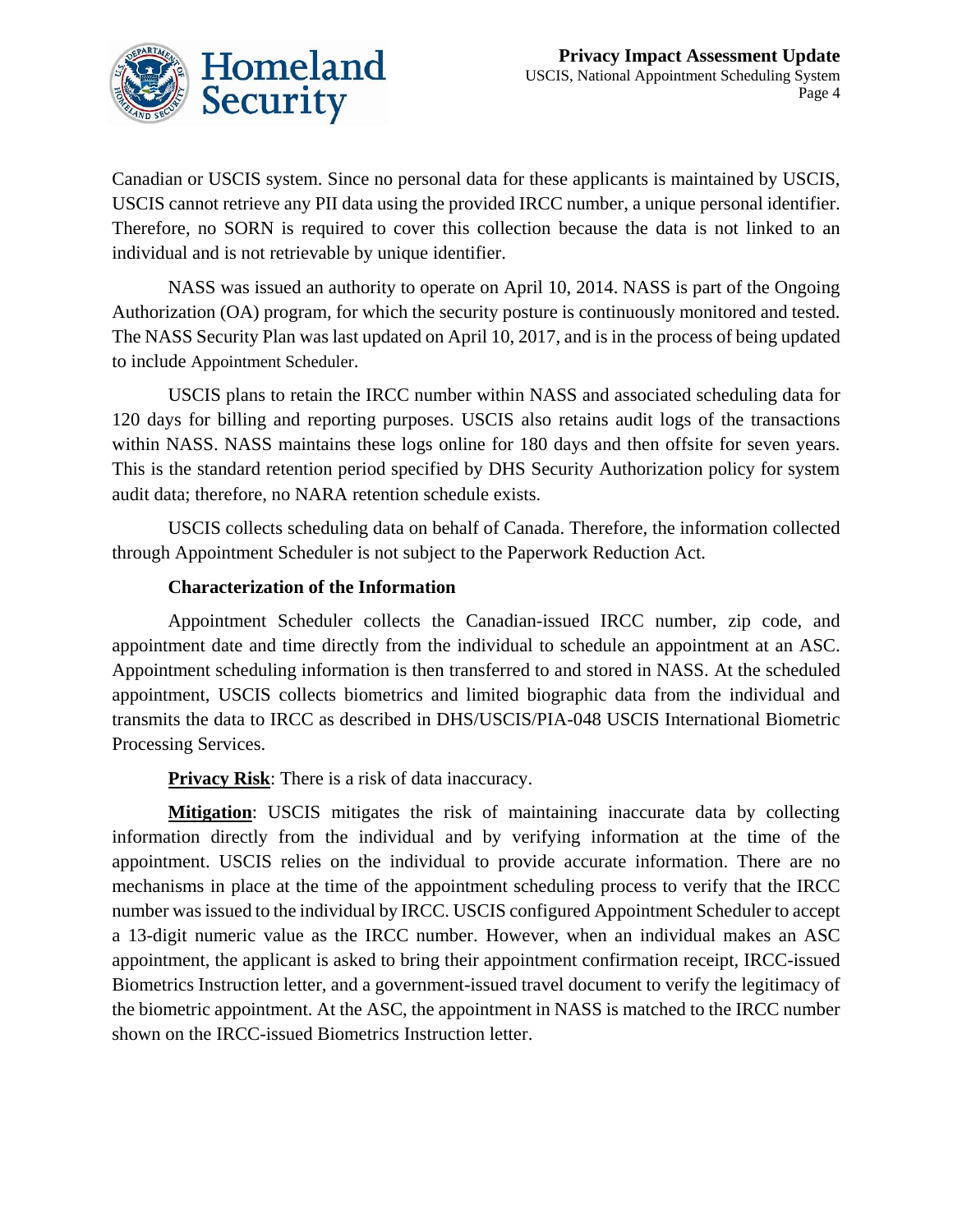

#### **Uses of the Information**

USCIS uses the IRCC number and associated scheduling information to schedule and reserve a biometrics appointment at an ASC, where biometrics are collected in support of an individual's Canadian immigration benefit request. The IRCC number is used to identify the individual when he or she arrives for the appointment, as well as for reporting and billing purposes. The zip code or state is used to locate the ASC closest to the individual scheduling the appointment.

**Privacy Risk:** There is a risk that the information collected may be used for purposes other than scheduling an appointment and for reporting purposes.

**Mitigation:** USCIS does not use the information collected beyond reserving a biometric appointment timeslot and for reporting and billing purposes. USCIS collects the IRCC number from the individual to schedule and reserve an appointment. This number is generated by the Canadian government and is not tied to any information in USCIS systems. Because USCIS does not retain this information for an extended period of time, USCIS cannot use the data for any reason other than the stated purposes. This risk is also mitigated by the terms of the agreements with Canada which limit USCIS' use of information to the purposes outlined in this PIA.

#### **Notice**

USCIS is providing general notice about the NASS-Canada appointment scheduling system enhancement through this PIA update. IRCC provides notice to appear at an ASC for biometrics collection and instruction about how to schedule an appointment in the IRCC Biometrics Appointment letter. A Privacy Notice is provided to notify individuals of USCIS's authority to collect information on behalf of Canada, and the purposes of the collection, routine uses of the information, and consequences of declining to provide the information to USCIS on behalf of Canada. There are no privacy risks associated with notice since both USCIS and IRCC provide notice to individuals.

#### **Data Retention by the project**

USCIS plans to retain the IRCC number within NASS and associated scheduling data for 120 days for billing and reporting purposes. USCIS also retains audit logs of the transactions within NASS. NASS maintains these logs online for 180 days and then offsite for seven years. NARA General Records Schedule 30 [DAA-GRS2013-0006-0003] covers the retention of audit data.

#### **Information Sharing**

USCIS provides a fee-based scheduling and biometric collection services to Canada and Canada is required to pay for the scheduling and biometric collection services. USCIS shares monthly reports from NASS detailing scheduled appointments for biometrics collection services with IRCC. The monthly reports detail the IRCC numbers, date, time, and ASC location.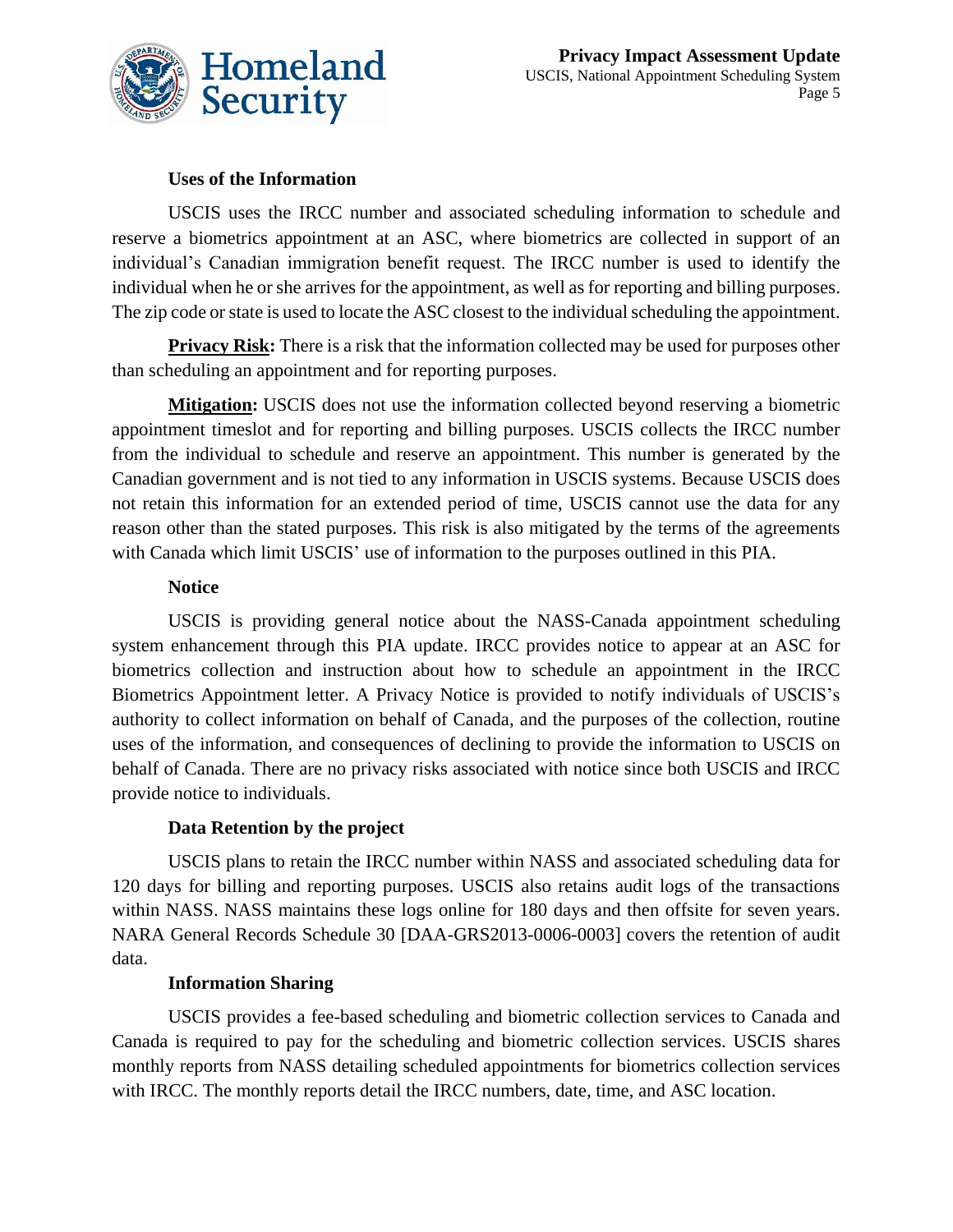

**Privacy Risk:** There is a risk of unauthorized disclosure.

**Mitigation:** The risk of unauthorized disclosure is mitigated. USCIS and Canada operate under a signed MOU between the Deputy Minister of Citizenship and Immigration Canada, and the Director of U.S. Citizenship and Immigration Services. The MOU outlines the limitations on dissemination and the steps needed in order for parties to appropriately disseminate information outside of USCIS, if applicable. Additionally, all users that handle the data associated with this project must conform to appropriate security and privacy policies, follow established rules of behavior, and receive training regarding the security of DHS systems.

#### **Redress**

 $\overline{a}$ 

USCIS does not offer redress or data correction for individuals scheduling biometric appointments as part of the NASS-Canada appointment scheduling system enhancement. The IRCC is solely responsible for granting or denying applications and any redress requests. The IRCC determines as a result of a redress request whether to change any of the information that was initially provided by the USCIS ASC, and whether the request would have any impact on the adjudication process of the IRCC. The appeals process for handling inaccurate or erroneous information on behalf of the IRCC is solely the responsibility of Canada and is available on the IRCC website.<sup>5</sup> There are no privacy risks since IRCC is responsible for providing redress to these individuals.

#### **Auditing and Accountability**

USCIS ensures that practices stated in this PIA comply with Federal, DHS, and USCIS standards, policies and procedures, including standard operating procedures, rules of behavior, and auditing and accountability procedures. NASS is maintained in the Amazon Web Services (AWS), which is a public cloud designed to meet a wide range of security and privacy requirements (e.g., administrative, operational and technical controls) that are used by USCIS to protect data in accordance with federal security guidelines. AWS is Federal Risk and Authorization Management Program (FedRAMP)-approved and authorized to host PII. FedRAMP is a U.S. government-wide program that delivers a standard approach to the security assessment, authorization, and continuous monitoring for cloud services.

USCIS employs technical and security controls to preserve the confidentiality, integrity, and availability of the data, which are validated during the security authorization process. These technical and security controls limit access to USCIS users and mitigates privacy risks associated with unauthorized access and disclosure to non-USCIS users. Further DHS security specifications also require auditing capabilities that log the activity of each user in order to reduce the possibility

<sup>5</sup> For more information, *see* [https://www.canada.ca/en/immigration-refugees-citizenship/services/application.html.](https://www.canada.ca/en/immigration-refugees-citizenship/services/application.html)